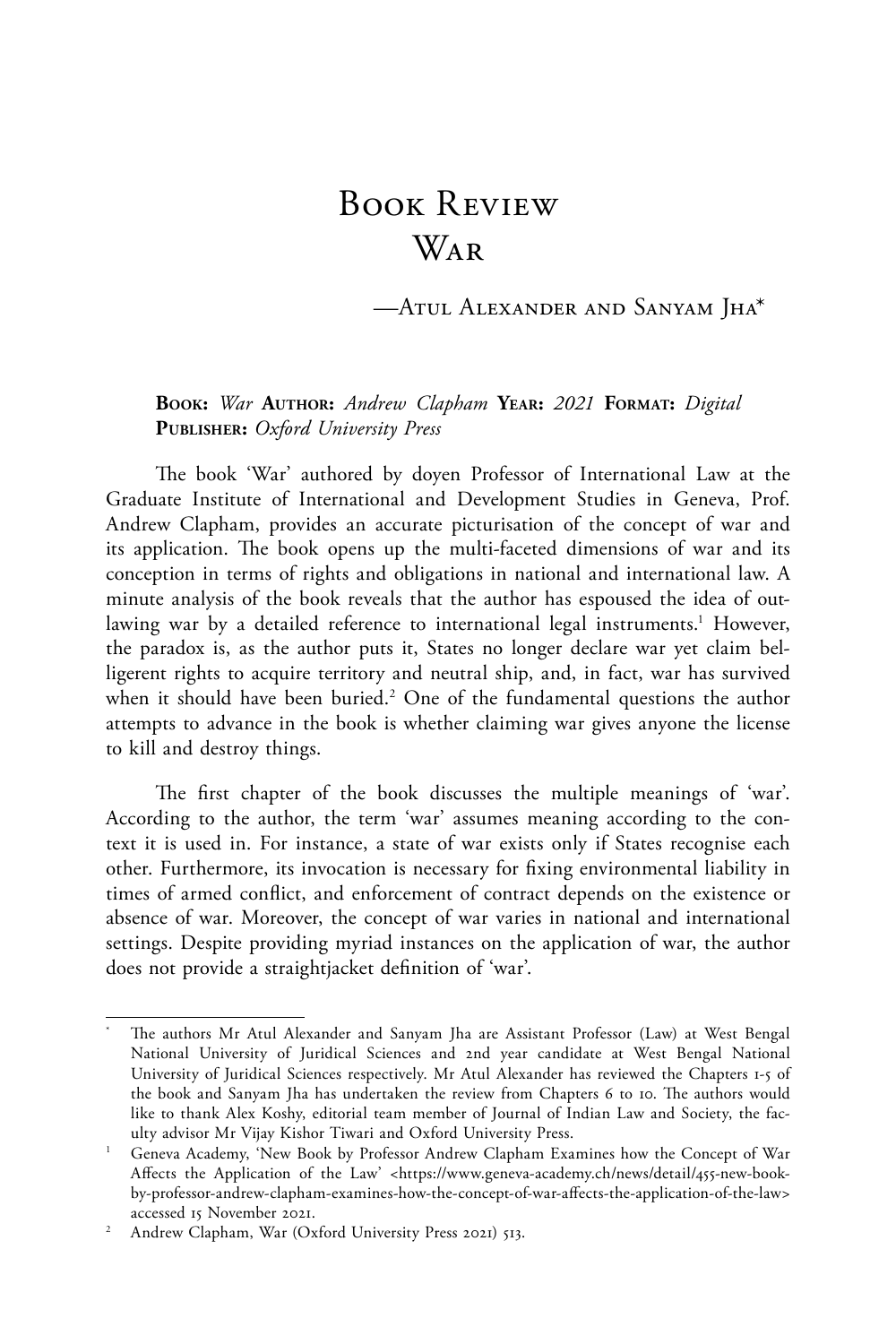Further, the author traces the evolution of the concepts of 'war' and 'just war'. While in this section the author cogently frames an understanding of war as conceptualised in Hinduism and the Roman era, one facet not revealed fully is the meaning of war in Islam. The author covers the nooks and crannies of the Roman practice of just war and pious wars. The author amplifies the scope of just war from a western standpoint, while referring to the works of Francisco de Victoria and Francisco Suarez.3

The author could have problematised the influence of religion in the evolution of 'war'. Notwithstanding, the author presents an expansive commentary on the evolution of 'just war', as put by Markram Abbes –

*"..although it is based on the numerous works of research that compare jihad and just war, this contribution takes as its starting point the criteria of just war as they have been formulated in the Western tradition".*<sup>4</sup>

Chapter 2, titled 'Declarations of War and Neutrality', discusses the copious positive law instruments and the ancient practice of declaration of war.5 According to the author, unlike the modern era, war in ancient times existed in the absence of any formal declaration and the authority to declare war differed from nation to nation. The second part of this chapter presents an exhaustive scrutiny into the concept of 'neutrality' in war. It offers a fresh approach to the concept of neutrality in international law as this lacks any comprehensive treaty or judicial decision, albeit some major contentions on 'neutrality' are left open to the readers.<sup>6</sup>

Chapter 3, titled 'Outlawing War', traces the various legal instruments which have outlawed 'war', such as the Hague Convention II,  $1899$ ,<sup>7</sup> and the Drago-Porter Convention, 1907 (which nullified debt as a justification for the 'use of force').<sup>8</sup> However, it was the Covenant of the League of Nations, 1920, which formally codified the procedure to be complied with before states could take recourse to war.<sup>9</sup> Yet, as the author puts it, the League of Nations system

<sup>3</sup> For a detailed exposition on the Christian just war tradition and the contribution of Francisco de Vitoria and Francisco Suárez, See Melvin Endy, Francisco de Vitoria and Francisco Suárez on Religious Authority and Cause for Justified War: The Centrality of Religious War in the Christian Just War Tradition (essay), 2018, Journal of Religious Ethics.

<sup>4</sup> Makram Abbès, 'Can We Speak of Just War in Islam?', [2014] 35(2) History of Political Thought.

<sup>5</sup> Clapham (n 2) 41.

<sup>6</sup> ibid 41-79.

<sup>7</sup> Convention (II) with Respect to the Laws and Customs of War on Land and its annex: Regulations concerning the Laws and Customs of War on Land. The Hague, 29 July 1899.<br><sup>8</sup> Drago-Porter Convention, 1907 <ihttps://encyclopedia2.thefreedictionary.com/

Convention, 1907 <ihttps://encyclopedia2.thefreedictionary.com/Drago-Porter+Convention+1907> accessed 19 November 2021.

Art 12 of the Covenant of the League of Nations reads as: "The Members of the League agree that, if there should arise between them any dispute likely to lead to a rupture they will submit the matter either to arbitration or judicial settlement or to enquiry by the Council, and they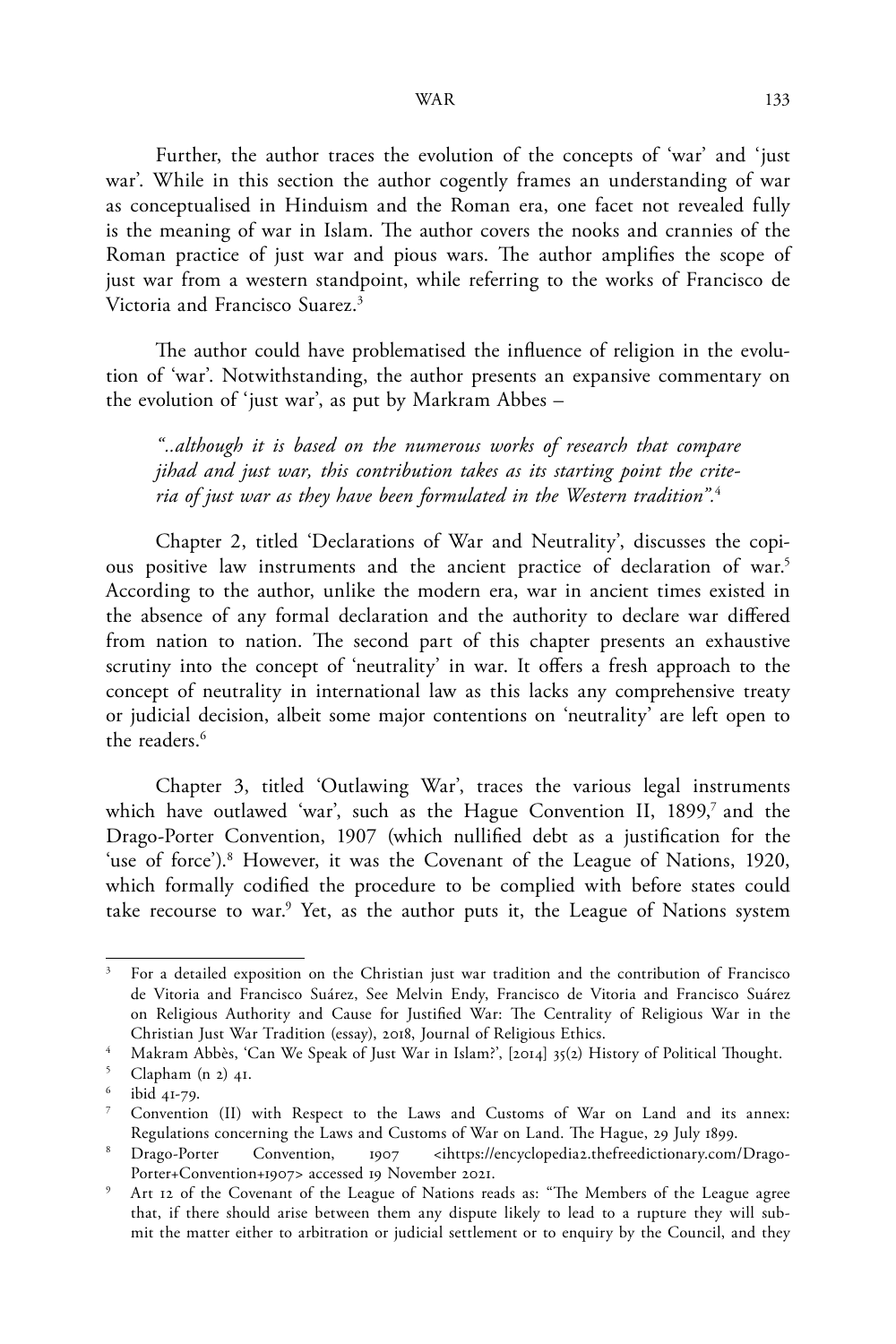faltered because the sanctions were ineffective and failed to outlaw measures short of war.10 Although subsequently, the Kellogg-Briand Pact, 1928 outlawed war as a national policy, $11$  the author observes, there was no mechanism for settling disputes in the pact.<sup>12</sup> The author sums up the development on the outlawing of war in the pre-charter era clearly by stating that "between 1816–1928 and 1929–1948, the average amount of land that was permanently seized each year declined by 86 per cent. After 1948, it fell another 59 per cent."<sup>13</sup> In a sense, the author's understanding is that the development in the pre-charter era set the ball rolling in outlawing the war in the subsequent years.

Chapter 4, titled 'The Use of Force after the UN Charter', demystifies the contours of the phrase 'use of force', coupled with the shift in nomenclature from 'war' to 'use of force'.<sup>14</sup> In providing clarity as to the contents of 'use of force', reference is made to the term 'armed attack'. Further, the author lays out a detailed account of the tests developed by the International Court of Justice (ICJ) to shed light on the modern approach to 'armed attack'.<sup>15</sup> In the second section of this chapter, the author opens up the debate on the exception to the use of force, i.e., self-defence, authorisation of United Nations Security Council ('UNSC'), and invitation of other governments. While discussing self-defence, the author contends that the elements of self-defence viz necessity and proportionality apply to individual acts in self-defence and not to the overall level of what is needed to win the war.<sup>16</sup> According to the author, the authorisation of the UNSC to deploy force is only to the extent of maintaining peace and not to the destruction of the State.<sup>17</sup> Invitation of other Governments, albeit an exception to the use of force, can trigger an armed attack if assistance is provided to the non-state actor fighting in the internal armed conflict.18 However, mere supply of funds or training would not constitute self-defence.

agree in no case to resort to war until three months after the award by the arbitrators or the judicial decision, or the report by the Council. In any case under this Article the award of the arbitrators or the judicial decision shall be made within a reasonable time, and the report of the Council shall be made within six months after the submission of the dispute."

<sup>10</sup> Clapham (n 2) 96.

<sup>&</sup>lt;sup>11</sup> The Kellogg-Briand Pact, 1928 <https://history.state.gov/milestones/1921-1936/kellogg>accessed 20 November 2021.

<sup>12</sup> Clapham (n 2) 105.

<sup>13</sup> ibid 117.

<sup>&</sup>lt;sup>14</sup> In addition, the practice of art 2(4) in international law is summed up in Michael Wood, 'International Law and the Use of Force: What Happens in Practice?' Indian Journal of International Law 53 (2013).

<sup>15</sup> Clapham (n 2) 128; *Nicaragua v United States of America*, 1986 ICJ 14.

<sup>16</sup> Clapham (n 2) 142.

<sup>&</sup>lt;sup>17</sup> For instance, reference could be made to United Nations Security Council Resolution 678, the language of the resolution authorizes the UN Member States "to use all necessary means to uphold and implement resolution 660 and all subsequent relevant resolutions and to restore international peace and security in the area." The purpose of the resolution was to restore peace and security and destruction of Iraq under the auspice of 'use of force'.

<sup>18</sup> Clapham (n 2) 154.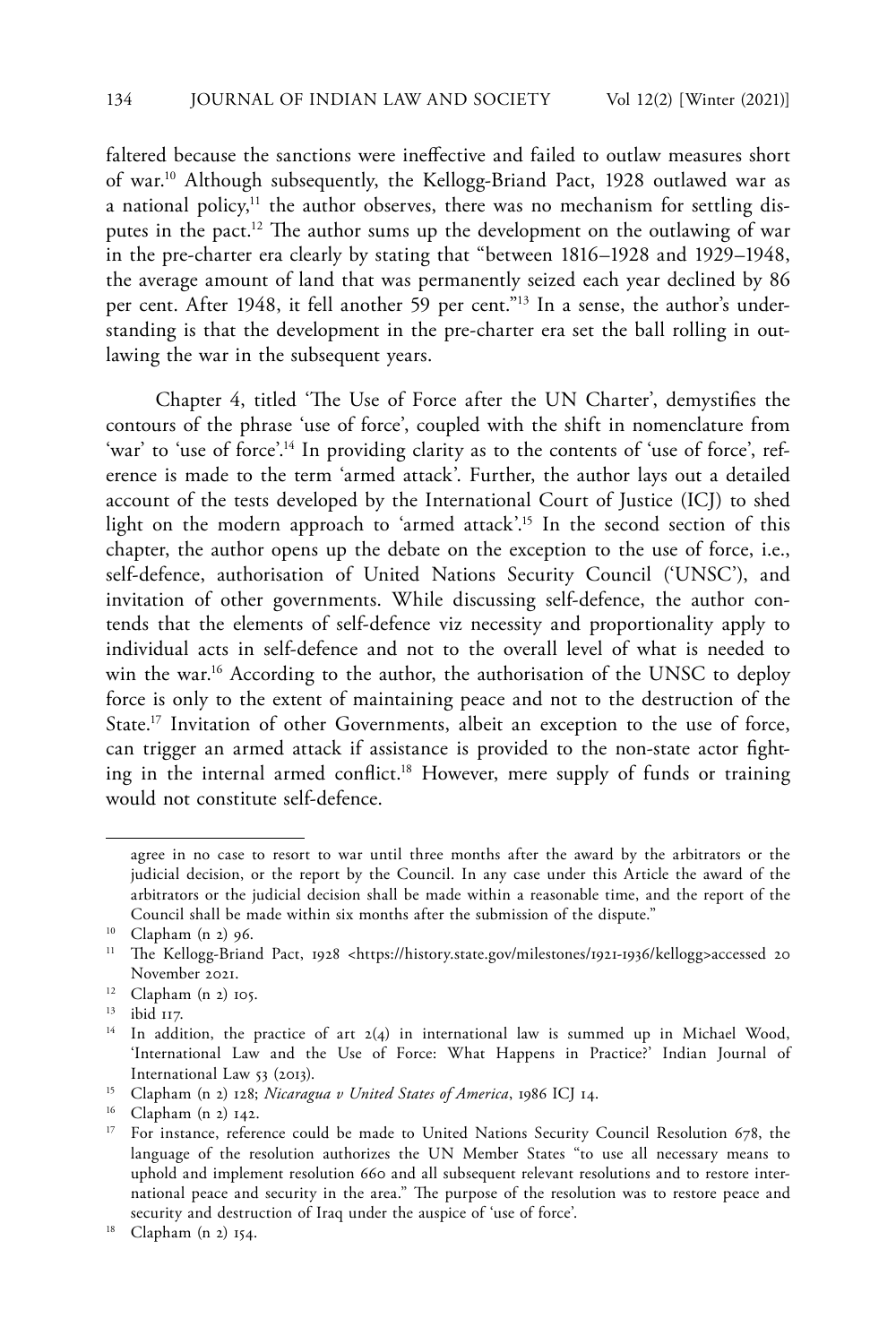The subsequent section outlines the crime of 'aggression'.19 During the First World War, aggression was viewed from the prism of 'waging war'. Further, the crime of aggression is also identified by its gravity and scale. In defining 'aggression' under the Rome Statute of the International Criminal Court, the author criticises its 2010 Kampala Amendment of the Rome Statute.<sup>20</sup> The author lists out the following shortcoming regarding the crime of aggression: "First, the need to find a manifest violation of the Charter rules out clearly lawful uses of force in self-defence, or force authorized by the UN Security Council under Chapter VII. Second, mistakes and minor incidents involving any of the enumerated acts would not normally qualify as crimes of aggression due to the qualifier that the act through its 'character, gravity and scale, constitutes a manifest violation of the Charter'. Third, the definition refers to the 'use of armed force' and makes no mention of the 'threat' of force, which is separately outlawed under the UN Charter. So a simple threat of force, including even a Declaration of War, would not qualify as the crime of aggression under this definition. Fourth, the crime is limited to certain leaders of states, those 'in a position effectively to exercise control over or to direct the political or military action of a State."

The final segment of the chapter covers the recently developed concepts of humanitarian intervention and responsibility to protect. The conversation on humanitarian intervention is split as countries such as the United Kingdom ('UK') have backed for its customary international law nature;<sup>21</sup> however, only a handful of states have endorsed humanitarian intervention.<sup>22</sup> On the other hand, the responsibility to protect emerged as a reaction to the failure of the international community to prevent the Rwanda Genocide. It was later endorsed by the International Commission on Intervention and State Sovereignty ('ICISS'), as the sovereign is responsible towards its people, and hence the principle of non-intervention has to yield to the population suffering serious harm.

The fifth chapter deals with the formal institution of the Declaration of War when specifically provided for in the country's constitutional framework. The Declaration of War has been a pre-requisite as per the Hague Convention III relative to the Opening of Hostilities, 1907<sup>23</sup> ('Hague Convention III') to warn the other side.<sup>24</sup> However, in the absence of any United Nations ('UN') authorisation or of an armed attack, a Declaration of War involving a direct threat of

<sup>24</sup> Clapham (n 2) **169.**

<sup>&</sup>lt;sup>19</sup> For the definition of crime of Aggression see UNGA Res 3314 (XXIX) (14 December 1974).

<sup>20</sup> Clapham (n 2)158.

<sup>21</sup> Edward Newman, 'Exploring the UK's Doctrine of Humanitarian Intervention' International Peacekeeping (2021).

<sup>22</sup> Azerbaijan 'Baku Non-Aligned Movement Summit: a Chance for a Reboot' <https://azertag.az/ en/xeber/Baku\_Non\_Aligned\_Movement\_Summit\_a\_chance\_for\_a\_reboot-1315489> accessed 28 November 2021.

<sup>23</sup> *The Hague Convention (III) of 1907 Relative to the Opening of Hostilities*, 1915.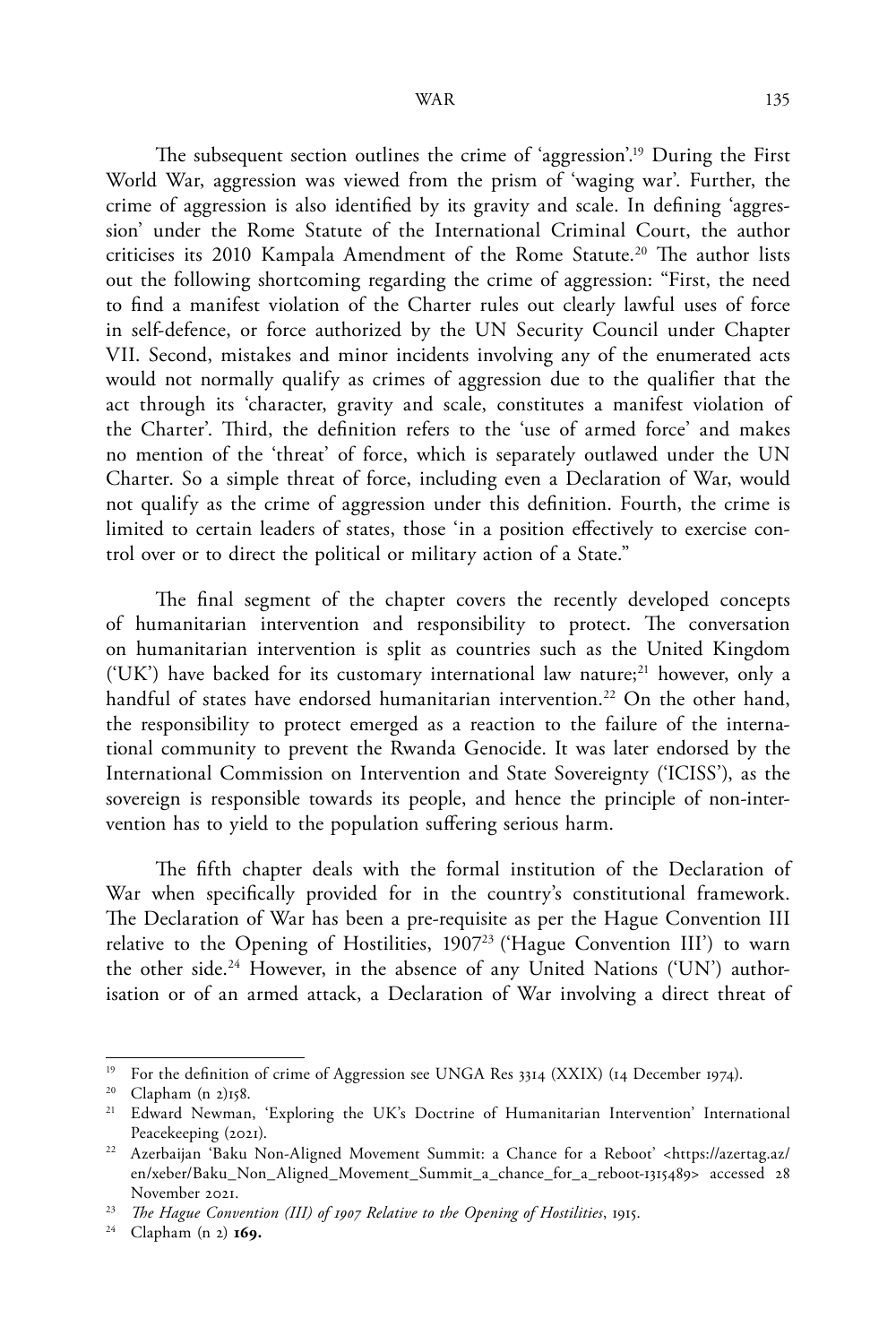force becomes a violation of the UN Charter.<sup>25</sup> Therefore, there have been rare instances of Declarations of War. The author then delves deep into the constitutional role of the Congress of the United States of America ('US') in declaring war and the President's power in the same. Outlining the provisions of the US Constitution, there is a deep discussion on the power symmetry regarding who can declare war in the first place. Post-1942, there has been no declaration of war by the US. Its campaigns in countries like Libya have been given either statutory authorisation or declared as no active state of war. Further, there are the binding provisions of the US War Powers Resolution 1973, setting a 60-day cap on the President exercising military powers to protect the nation's security.<sup>26</sup> This chapter also draws insights from other nations, specifically the UK, analysing their parliamentary functioning and mandate when it comes to war or active conflict, primarily drawing the conclusion that democratising the decisions of war have been kept on the back burner in most nations.

In the second half of the fifth chapter, the author details legal effects in the national law of declared war. He criticises the procedural incapacity of enemy aliens to sue in UK courts.<sup>27</sup> The definition of "enemy alien" has been questioned with the judicial precedent allowing to treat even a UK national voluntarily residing in an enemy nation as an enemy alien. An analogy has then been drawn with the US where the enemy alien would also suffer such legal paralysis disabling them from approaching courts as per the Alien Enemy Act, 1798.<sup>28</sup> The chapter further deals with the nuances of trade with enemy nations and treason before drawing a cautionary conclusion about the lack of democratic values in case of war declaration.

The sixth chapter examines the International Law of Armed Conflict and its application to the actual conduct of war. To distinguish what exactly entails a condition of war so as to trigger international law, the author has analysed them under seven different heads. The first is declared wars, where the author has given an overview of why nations have actively avoided designating conflicts as wars to avoid triggering international legal obligations. Examining the Geneva Conventions of 1949, the author finds that the threshold to treat a conflict as war has been extremely high. In case there is a doubt in the legal-technical sense as to whether the situation is a war or not, the answer has been sought to be negative rather than affirmative. The author concludes that laws of armed conflict can only be invoked in an actual conflict between states rather than a supposed declared war. When analysing armed conflicts between states, the author has discussed the

<sup>25</sup> ibid.

<sup>26</sup> Clapham (n 2) **175.**

<sup>27</sup> Clapham (n 2) **194.**

Clapham (n 2) **200.**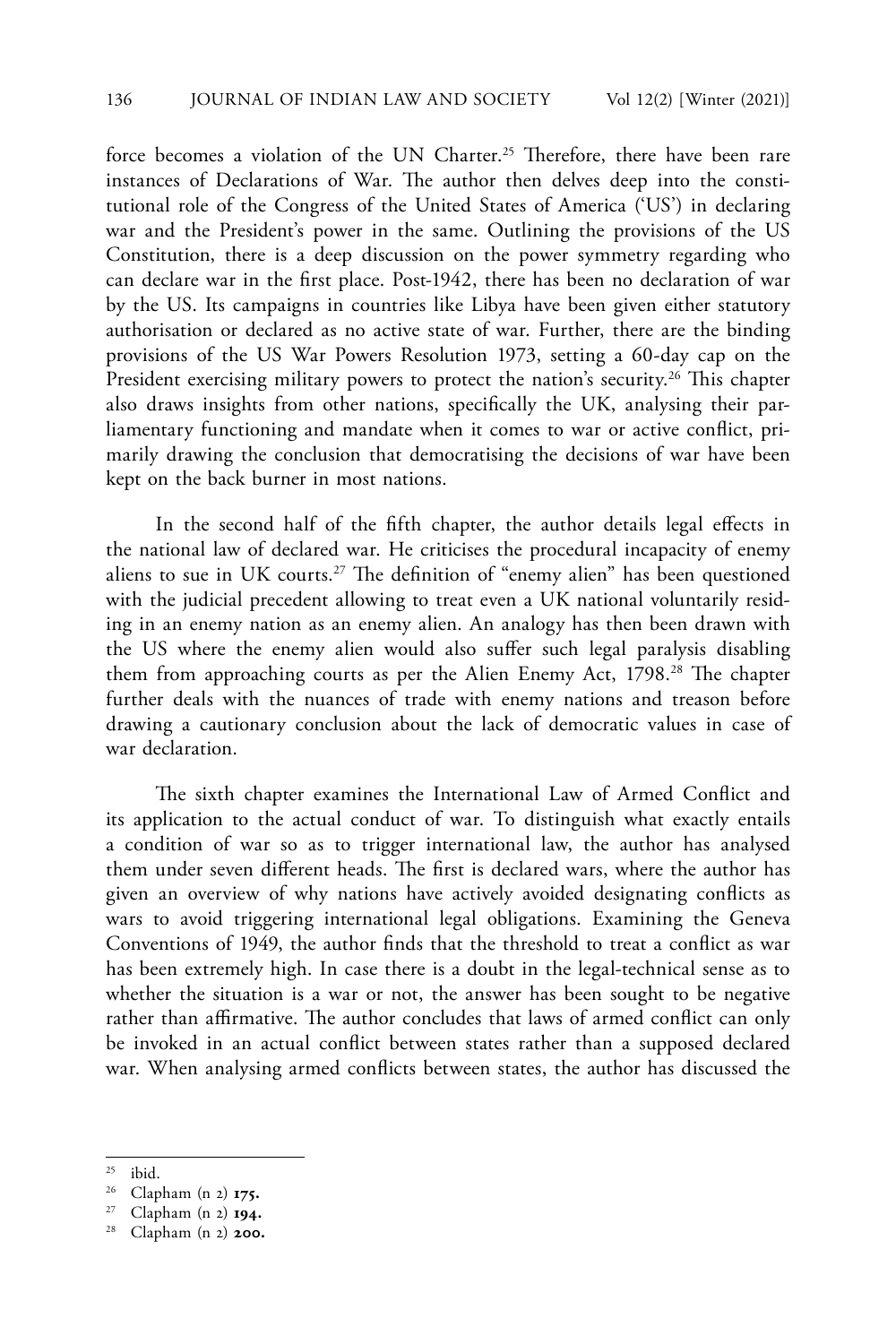universal application of the Geneva Conventions.<sup>29</sup> The question analysed here is simply what the threshold of application of law is in such a situation.

The author draws inferences from the Geneva Convention to conclude that the threshold lays extremely low. If two nations intend to engage in armed conflict, the provisions of humanitarian laws apply – this has been concluded from the analysis of Article 2 of the Geneva Convention. Further, the author analyses Article 42 of the 1907 Hague Regulation to define armed resistance by government forces to an occupation by another as an international armed conflict.<sup>30</sup>

In the second half of the chapter, the author has analysed provisions for recognised belligerency when states go into conflict with groups rather than states. The author has extended the application of recognised belligerency to Wars of National Liberation under Additional Protocol I and finally has dealt with non-international armed conflict. Finally, the author analyses how the UN Peacekeeping Force or other such intergovernmental forces cannot be bound by humanitarian law and fall under the law of armed conflict.

The seventh chapter analyses the idea of conduct of hostilities. The author argues that generally, if an activity is outlawed, such as slavery, all ancillary laws relating to slavery should also fall, such as contracts for slavery. However, when it comes to war, even though the act of war has been outlawed, the conduct of war remains to be an important consideration considering nations still engage in war or warlike activities. The first in-depth analysis is of the role of combatants and the idea of them having the 'license to kill'.<sup>31</sup> The author has argued that the immunity combatants enjoy in killing enemies should also be extended to rebels. However, the author draws the conclusion that, as per human rights, any killing has to be a necessity. Arbitrary killing has no legal recognition. This concept has been applied to combatant immunity, and the author goes into an analysis of its implications.

Further, there is an extensive analysis of the distinction between military and civilian objects as per the Additional Protocol I. The author has referred US Commander's Handbook on the Law of Navy Operations to determine the valid distinction to describe the variety of opinions on the same. The author has gone into an analysis of necessity concerning various applications. Necessity has been rejected in submarine warfare against merchant ships, and the author has called upon documents such as War Order 154 to analyse the prospective ideas.<sup>32</sup> Further, the author talks about weapons of war, analysing provisions from

<sup>&</sup>lt;sup>29</sup> International Conferences (The Hague), *Hague Convention (IV) Respecting the Laws and Customs of War on Land and Its Annex: Regulations Concerning the Laws and Customs of War on Land,* art 42, 18 October 1907.

 $30$  Clapham (n 2) 246.

 $31$  Clapham (n 2) 262.

<sup>32</sup> Clapham (n 2) 308.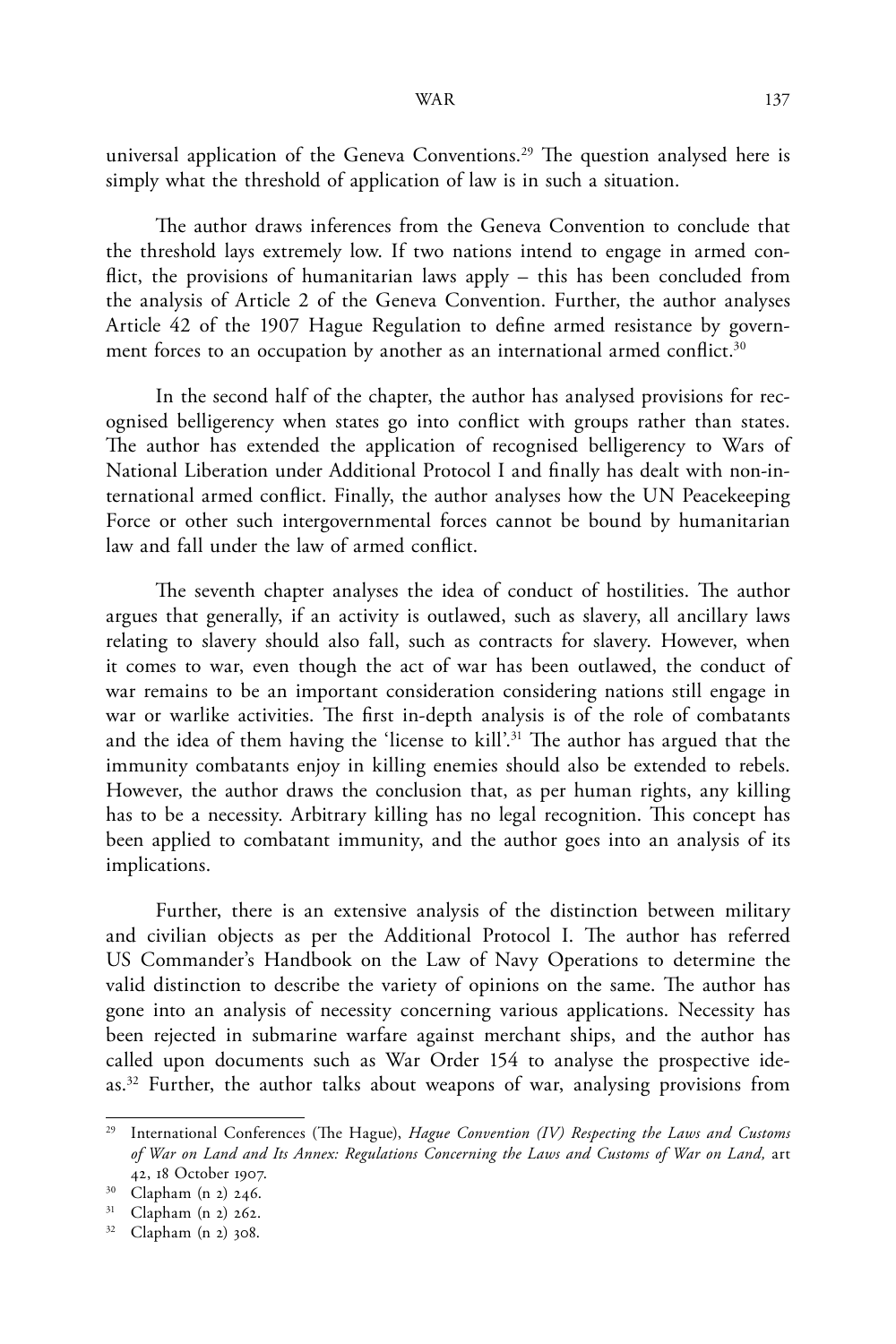the Chemical Weapons Convention, 1993 and Treaty on Prohibition of Nuclear Weapons to distinguish permissible and non-permissible weapons under the international legal framework.

The eighth chapter analyses the belligerent rights and the prospective future of naval economic warfare. The idea of economic war and established belligerent rights propounded by strong naval states seem asymmetric in a world where war has been outlawed. The author analyses the concepts of Angary, Booty, Bounty and Prize. The author has analysed the legality of blockade comprehensively, arguing that justification has to flow from the UN Charter to gain legal recognition, taking examples from 1999 Kosovo and Yugoslavia. The author has referred to restrictions by the UN Group of Eminent Persons concerning the blockade of Yugoslavia.33 The author has further argued the idea of economic warfare in the paradigm where wars are outlawed as an absurd ordeal.<sup>34</sup>

The ninth chapter analyses the Geneva Law with respect to victims of war. The author has stressed the need to treat international and non-international conflicts separately for victims of war. The author also draws distinctions for protected persons and properties in armed international conflict. The International Committee of the Red Cross ('ICRC') has access to these protected persons almost universally. In international armed conflicts, protection is provided for medical personnel, equipment, the wounded, the sick and the shipwrecked. The protection offered to prisoners of war arguably extends only to inter-state armed conflicts as per the third Geneva Convention, which deals with the treatment of prisoners of war.<sup>35</sup> Further, the protection of civilians either on enemy territory or on unoccupied territory has been analysed as per the Geneva Convention provisions. The author has highlighted the extreme roles of ICRC in cases of non-international armed conflicts and the uses and misuses of emblems as per the additional protocol I.

The tenth and penultimate chapter deals with accountability for violations of the laws of war. The chapter starts with an overview of the First World War, where the idea that loser pays was first practically upheld. Post the First World War, the victors of war not only imposed fines and liabilities but were supposed to conduct trials. However, political hesitance did not let that happen.36 On the other hand, the Second World War was concluded by conducting the Nuremberg Trials in order to avoid a situation similar to the treaty of Versailles. There is a question as to the right of individuals to claim compensation in contemporary times. This comes in the most considered form in the

 $^{33}$  Clapham (n 2) 371.

ibid.

<sup>&</sup>lt;sup>35</sup> 'Geneva Convention Relative to the Treatment of Prisoners of War', August 12, 1949, 75 UNTS 135.

Clapham (n 2) 444.